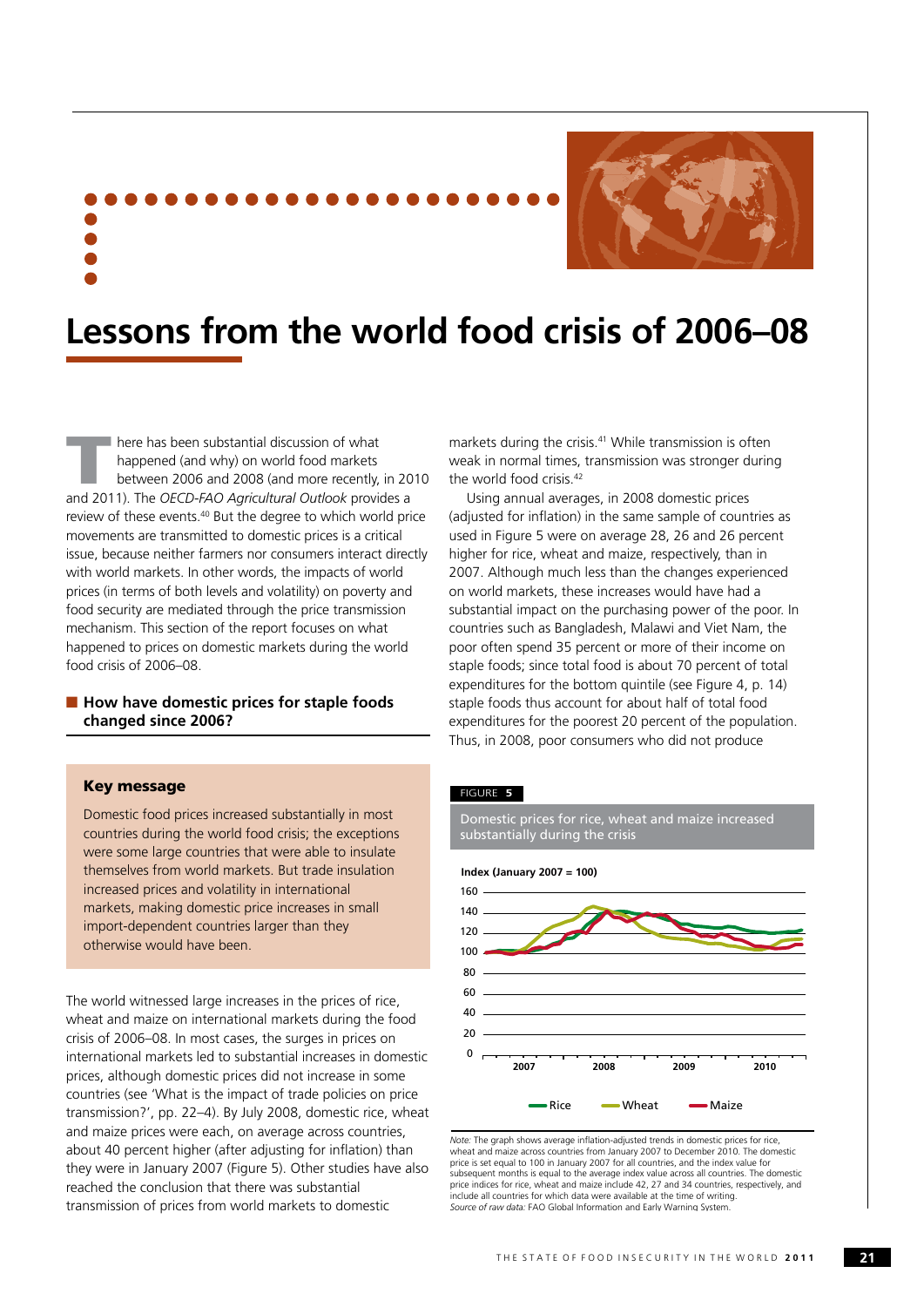#### FIGURE **6**

Volatility of domestic prices for rice, wheat and maize peaked in 2008





*Note:* Volatility of domestic prices is calculated as the standard deviation of the logarithm of  $(P_t/P_{t-1})$ , using monthly data. Countries included are the same as those in Figure 5. *Source of raw data:* FAO Global Information and Early Warning System.

staple foods experienced a decline in real income of approximately 9 percent (equal to the budget share of 35 percent multiplied by the price increase of about 26 percent). Not surprisingly, the average volatility of domestic prices also increased during the crisis, reaching a peak for all three cereals in 2008 (Figure 6).

After the collapse of international cereal prices in the second half of 2008, domestic prices eventually began to decline in most countries. By the second quarter of 2010, domestic prices (after adjusting for inflation) had largely returned to January 2007 levels for wheat and maize. Domestic rice prices remained at somewhat higher levels, however, with prices on average 20 percent higher than in January 2007. The pattern of changes in domestic prices across cereals was similar to that on world markets, as world rice prices increased the most between January 2007 and the second quarter of 2010.

In the second half of 2010 and the first half of 2011 however, world prices for wheat and maize doubled due to wheat crop damage in the Russian Federation and a subsequent export ban, as well as poor growing conditions for the maize crop in the United States of America and a weakening dollar. Notably, world rice prices were much more stable during this period. Transmission of these shocks to domestic markets varied from country to country, although it is too early to draw general conclusions. The next section of the report describes the conditions under which world price shocks are transmitted to domestic economies, as well as how trade can mitigate the impact of domestic supply shocks on price volatility.

# ■ What is the impact of trade policies on price **transmission?**

# Key message

Restrictive trade policies can protect domestic prices from world market volatility but can also result in increased volatility as a result of domestic supply shocks. In many instances, unpredictable government policies are a more important cause of domestic price volatility than world market price fluctuations.

Price transmission from world markets to domestic markets is affected by several factors, including transport costs, countries' levels of self-sufficiency, exchange rates and domestic shocks. But trade policy is perhaps the most fundamental determinant of the extent to which world price shocks pass through to domestic markets. Trade policy interventions were relatively common in developing countries during the world food crisis, with at least 55 countries using trade policy instruments to mitigate the impacts of the world food crisis of 2006–08.43

In particular, the key factor that affects price transmission is the degree to which the government determines the volume of trade (either exports or imports), as opposed to allowing the private sector to make the decision. Government control might be applied formally, through a fixed quota, or informally, through ad-hoc determination of quotas that vary in response to external events. Export quotas can reduce pass-through of high world prices to the domestic economy, while import quotas can prevent the pass-through of very low world prices.

For example, during the world food crisis of 2006–08, domestic prices of rice and wheat were very stable in China, India and Indonesia because of government controls on exports of these crops (see Figure 7 for China).<sup>44</sup> These controls are in place even in normal times and were not implemented specifically in response to the crisis. It is important to note that while trade controls in China did prevent transmission from world markets, China has maintained a generally open trade policy in the sense that domestic rice prices are at most times similar to those on world markets – the government does not systematically force domestic rice prices to be above or below world prices. On the other hand, domestic prices of soybean in China surged in 2007 and 2008, because the government does not control trade in that commodity (Figure 8). In addition, China imports a large share of the soybean it consumes, so export restrictions would be irrelevant.

Of course, not all government trade controls lead to more stable and predictable prices (Box 6). Malawi, for example, arranged for exports of maize in 2007/08 and 2008/09, but domestic supplies were not sufficient to support exports and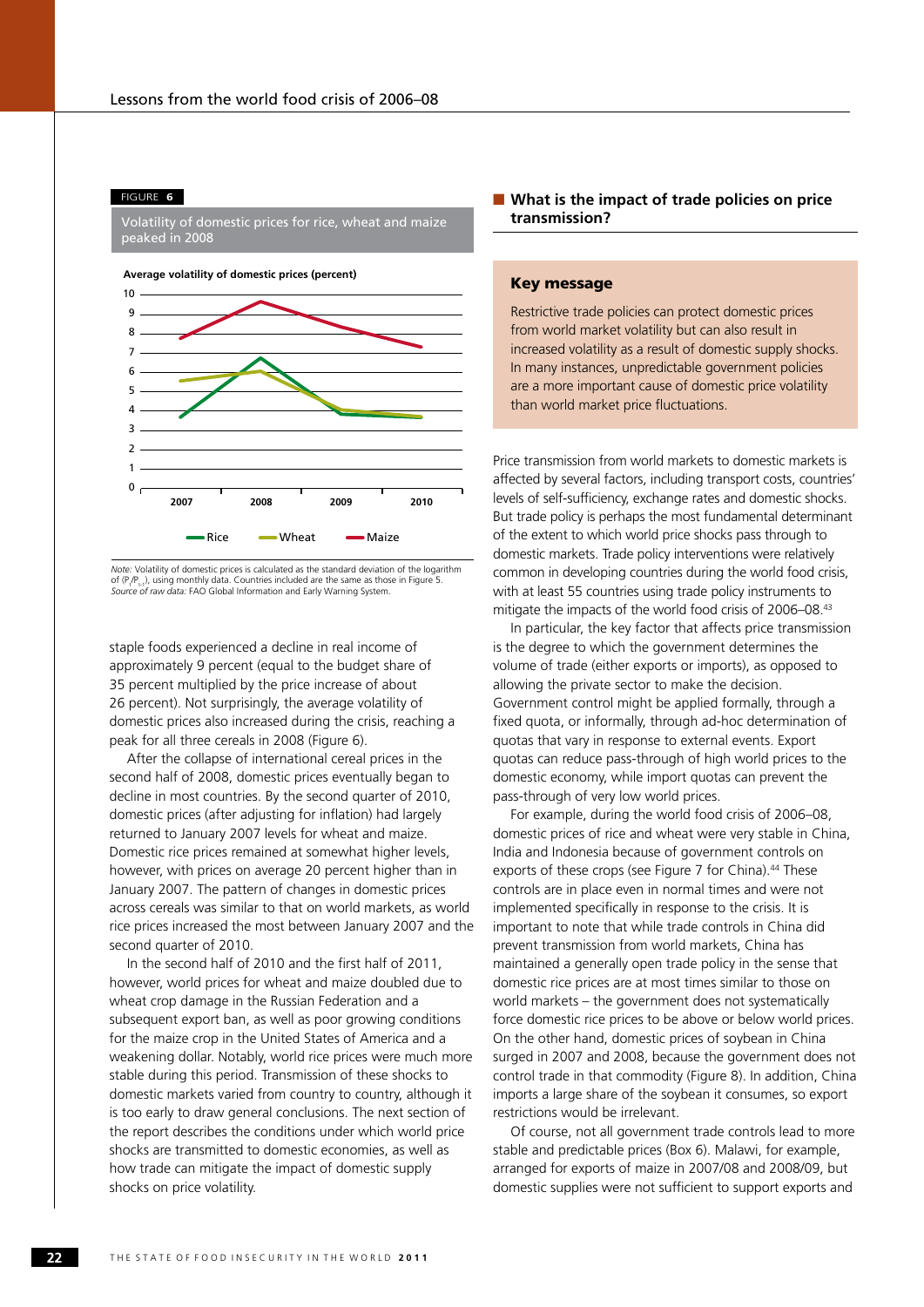domestic prices surged. In 2005, Zambia did not correctly anticipate the domestic supply of maize and was late in issuing import licences. Once the licences were issued, there was confusion about the level of import tariff to be applied, with disagreements among branches of government. After the issue of the tariff was clarified, new sanitary and phytosanitary regulations were introduced, which created

#### FIGURE **7**

Government control of trade in rice prevented high world market prices from affecting domestic prices in China during the 2006–08 food crisis



*Source:* C. Fang. 2010. How China stabilized grain prices during the global price crisis. *In* D. Dawe, ed. *The rice crisis: markets, policies and food security.* London, Earthscan and Rome, FAO.

#### FIGURE **8**

The Chinese government does not control trade in soybean, and domestic prices follow world market prices



*Source:* C. Fang. 2010. How China stabilized grain prices during the global price crisis. *In* D. Dawe, ed. *The rice crisis: markets, policies and food security.* London, Earthscan and Rome, FAO.

further uncertainty for private traders. The resultant delays made it difficult to book transport at a reasonable cost, because most available trucks in the region had already been booked for other purposes. Finally, the tender for imports was not finalized for several months after the government had announced how much maize it would import. This created uncertainty as to when the government imports would arrive on the market.<sup>45</sup> All of these factors created a very uncertain environment for private-sector importers, who as a result imported much less than they otherwise might have. The net result was a severe price spike on domestic markets in late 2005 and early 2006 (a 68 percent increase in nine months), even though international prices were stable (Figure 9). It would have been even worse had the Zambian kwacha not appreciated substantially at this time. There are many other similar examples.<sup>46</sup>

Even when controls on trade volumes do serve to stabilize domestic prices, there are costs to such policies. In terms of losses to the domestic economy, there are short-run economic efficiency losses from not allowing domestic prices to follow world price movements. In the short term, supply response is impeded and there are losses in export revenue (however, if farmers are also protected from price declines, trade controls might augment supply response at other times). In addition to the losses imposed on the domestic economy, export restrictions also result in world prices being higher and more volatile than they would otherwise have been, imposing costs on other countries.

The other main tool of trade policy, import tariffs or export taxes, in many cases will not impede transmission of

#### FIGURE **9**

Market uncertainty caused by government interventions in the domestic maize market caused the price of maize in Zambia to spike in 2005–06, even though international market prices were stable



*Note:* Prices for white maize from South Africa are used as a proxy for the world price, because South Africa is the major source of white maize for the region. *Sources of raw data:* FAO Global Information and Early Warning System and International Monetary Fund.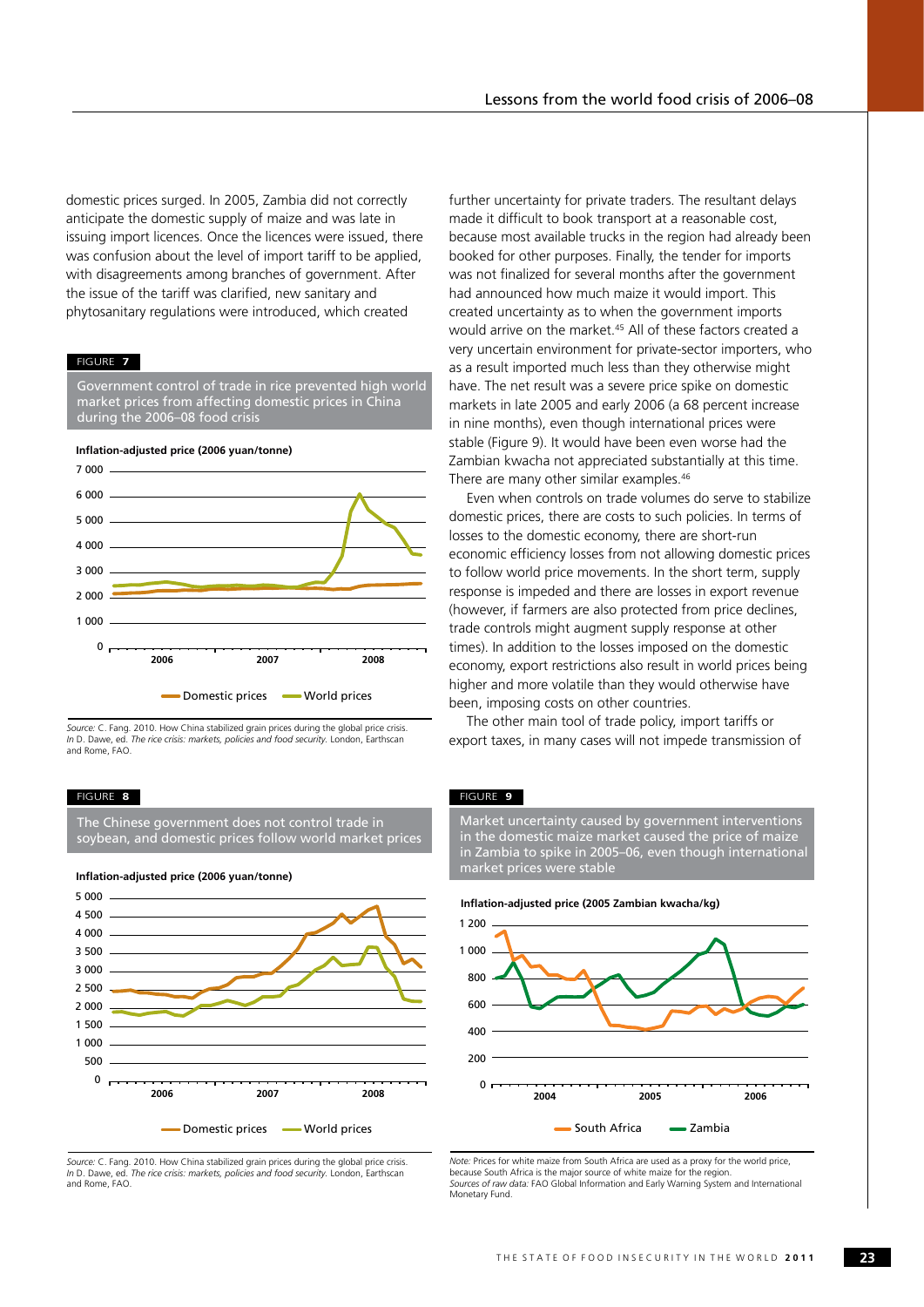## BOX **6**

# Do export restrictions reduce or stabilize domestic prices?

In many cases, export taxes and restrictions do seem to stabilize domestic prices. This is especially likely when the restrictions have been in place for a long period of time, so that enforcement mechanisms are developed. Argentina, for example, has used export taxes on wheat for many years and did not experience the same spikes in domestic prices as were observed on world markets in 2007 and 2010 (see figure). An export tax would not stabilize prices, however, unless it increased as world prices increased, or

# Export controls protected domestic prices for wheat in Argentina from the spikes seen on the world market in 2007 and 2010



*Notes:* World prices are for United States hard red winter wheat, ordinary protein, free-on-board, United States Gulf. Domestic prices are for wholesale hard wheat, Cordoba. *Sources of raw data:* FAO Global Information and Early Warning System, International Grain Council, International Monetary Fund.

were so high that it eliminated all exports. Thus, in addition to export taxes, Argentina also used quantitative controls on wheat trade during 2007,<sup>1</sup> which reduced the magnitude of the spike on domestic markets.

As is evident from the figure, however, the increased stability came at the cost of consistently lower prices for farmers, which reduced production incentives. Furthermore, while prices were stabilized for farmers, the controls were much less effective in stabilizing prices for consumers. Wheat accounts for only about 10 percent of the cost of bread, which means that even giving wheat free to millers and bakers would reduce the cost of producing bread by just 10 percent.2

Not all countries with export controls are able to successfully stabilize domestic prices, however. Viet Nam, for example, restricted rice exports in the early months of 2008. Even though domestic supplies were more than enough to feed the population, domestic retail prices soared by 50 percent in only five weeks in April/May 2008. Government policies such as export taxes also changed frequently, adding to uncertainty and risk for traders later in the year after prices had declined on world markets. Indeed, domestic prices increased by 20 percent in just two weeks in the second half of August 2008, despite there being little movement on world markets at that time.<sup>3</sup>

1 J. Nogues. 2011. *Agricultural export barriers and domestic prices: Argentina during the last decade*. Report prepared for FAO. 2 Ibid.

3 P. Hoang Ngan. 2010. The Vietnamese rice industry during the global food crisis. *In* D. Dawe, ed. *The rice crisis: markets, policies and food security*. London, Earthscan and Rome, FAO.

world price shocks to domestic markets unless the tariff/tax is varied in response to changes in world prices. A constant import tariff will raise the domestic price of food (and an export tax will lower it), but if the private sector is allowed to choose the amount they import at a given tariff, changes in world prices will often be completely transmitted to domestic prices until world prices or the tariff get so high that there are no more imports.

While trade controls may impede price transmission from volatile international markets, there are also disadvantages to such policies. For example, controls can increase price volatility due to domestic supply shocks (see 'What is the impact of self-sufficiency on price volatility?'). Higher domestic prices, in most cases, also tend to increase the level of poverty (see 'Costs and benefits of high and low food prices', pp. 13–18).

# ■ What is the impact of exchange rates on world **prices and price transmission?**

Exchange rate movements have two distinct, important effects. First, changes in exchange rates cause changes in world prices denominated in US dollars. For example, a depreciation of the US dollar against other currencies means that the world price of a commodity denominated in US dollars declines in terms of those other currencies. The lower price in currencies other than US dollars increases demand and reduces supply from those countries, both of which contribute to an increase in the price denominated in US dollars.

Second, changes in exchange rates can offset changes in US dollar prices on world markets, helping to reduce transmission of price changes to domestic markets. This did not eliminate transmission of world price shocks to domestic prices during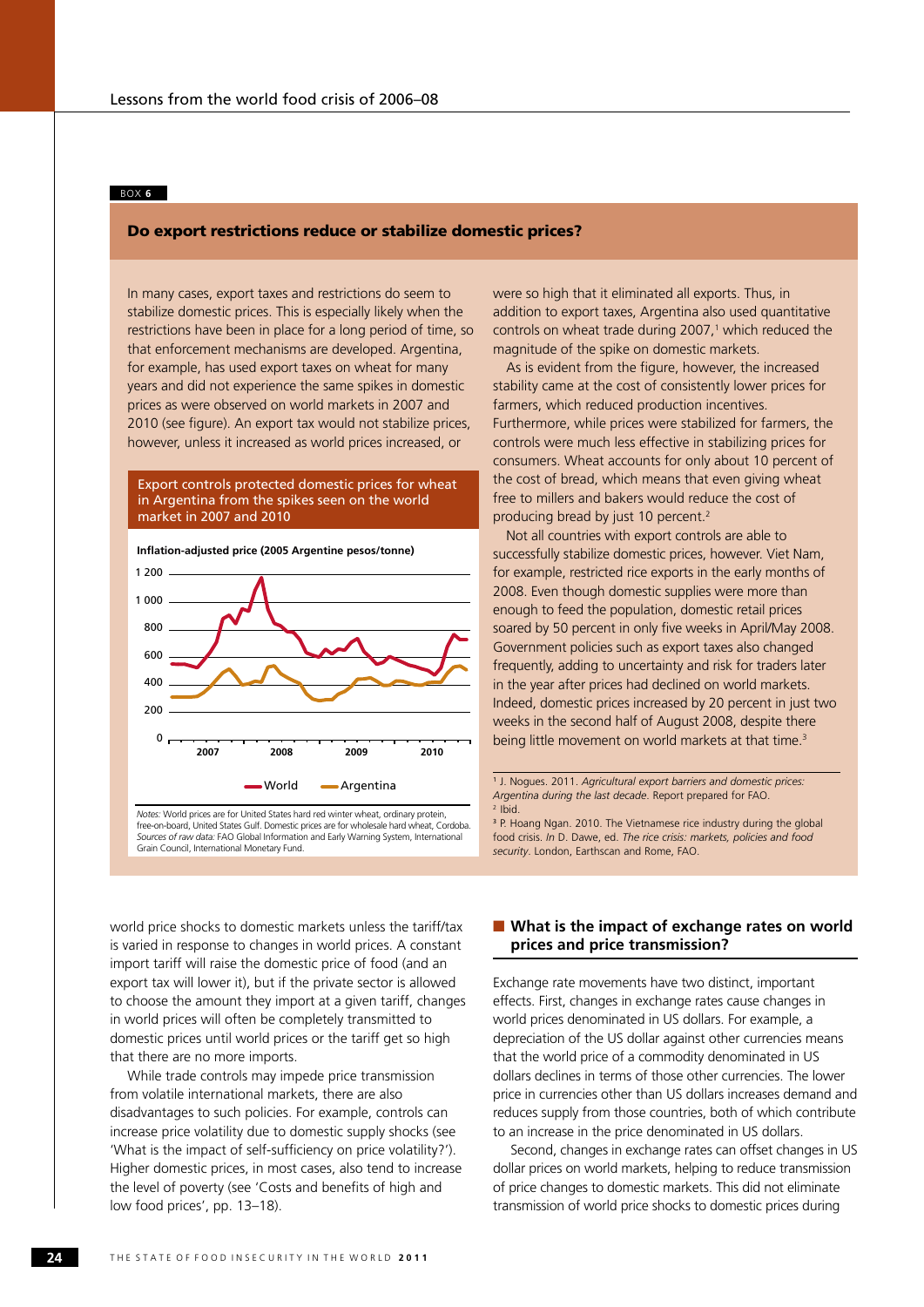#### FIGURE **10**

Appreciation of the CFA franc against the US dollar between 2003 and 2010 meant that the increase in world rice prices was less in CFA franc terms than in US dollar terms

**Nominal price index (2003 = 100)**



*Note:* Nominal prices are used instead of real prices in order to isolate the impact of exchange rate movements from the impact of deflating with two different price indices. *Sources of raw data:* FAO, International Monetary Fund.

the food crisis of 2006–08 simply because world price shocks were so large. Nevertheless, the impact of exchange rate changes should not be ignored. For example, between January 2003 and December 2010 the world price of rice increased by 169 percent in nominal US dollar terms but by just 116 percent in nominal CFA (Communauté Financière Africaine) franc terms. The difference was due to the appreciation of the euro, to which the CFA franc is linked, *vis-à-vis* the US dollar<sup>47</sup> Thus even in the absence of any domestic commodity policies, much less of the world price increase was transmitted to western Africa than would have been expected given trends in the world price in US dollars (Figure 10). In some circumstances, the influence of exchange rates can be crucial: from January 2006 to November 2007, a span of nearly two years, world rice prices increased by 25 percent in nominal US dollar terms, but by just 3 percent in nominal CFA franc terms.

# ■ What is the impact of self-sufficiency on price **volatility?**

# Key message

A food security strategy that relies on a combination of increased productivity and general openness to trade will be more effective than a strategy that relies primarily on the closure of borders.

At first glance, it might seem obvious that a country that is highly dependent on imports would be more likely to suffer large domestic price increases in the face of large world price increases than would a country that is self-sufficient or an exporter. In the absence of transport costs or government intervention, however, world price increases pass through to domestic prices directly for importers, exporters and selfsufficient countries alike. This is because private traders would be free to move supplies from domestic markets to world markets and vice versa until prices are equal across markets. Indeed, even exporting countries experience domestic price increases when world prices increase. For example, domestic prices for rice in Thailand increased sharply in 2008, because Thailand does not place quantitative restrictions on private-sector rice exports.48

Thus, being close to self-sufficient can reduce vulnerability to world price shocks, but only because it gives countries the option to place controls on international trade without suffering large domestic price increases. The closer a country is to self-sufficiency, the less its domestic prices are affected by world market prices, because under those conditions any increase in the world price is likely to make private imports unprofitable. This assumes that exports will not be allowed or will not be profitable (e.g. due to quality problems); if they are allowed or are profitable, world prices will be transmitted to domestic prices. For a country that is heavily dependent on imports, however, there is more potential for domestic prices to increase, because the high import dependence most likely indicates that the cost of domestic production is high.

On the other hand, it is important to realize that price volatility can originate from either international or domestic shocks.<sup>49</sup> When a country is self-sufficient (because imports are not profitable due to trade barriers, tariffs or high transport costs), trade is not available to smooth domestic supply disturbances. This may exacerbate price volatility caused by fluctuations in agricultural output due to the vagaries of the weather. In such cases, domestic buffer stocks can serve as a substitute for international trade: stocks can be released when domestic production is low, and built up when there is a bumper crop.

Some countries have used buffer stocks effectively to stabilize domestic prices, but many countries have not. In addition, the costs to holding these stocks can be substantial. For example, in the case of Bangladesh, it would be cheaper in most cases to use imports to reduce price volatility than it would to store rice.<sup>50</sup> Money invested in holding stocks has an opportunity cost in terms of key investments in agricultural research, rural roads and other public goods that are essential for a healthy agriculture sector and long-term economic growth (see 'Costs and benefits of volatile and unpredictable prices', pp. 18–20). Indeed, many governments realize the expenses involved and tend to reduce stock levels if prices are relatively stable for several years. Thus, trade should remain an integral component of a sensible food-security strategy.

It is also important to distinguish between self-sufficiency achieved through trade restrictions and that achieved through a competitive agriculture sector. Import restrictions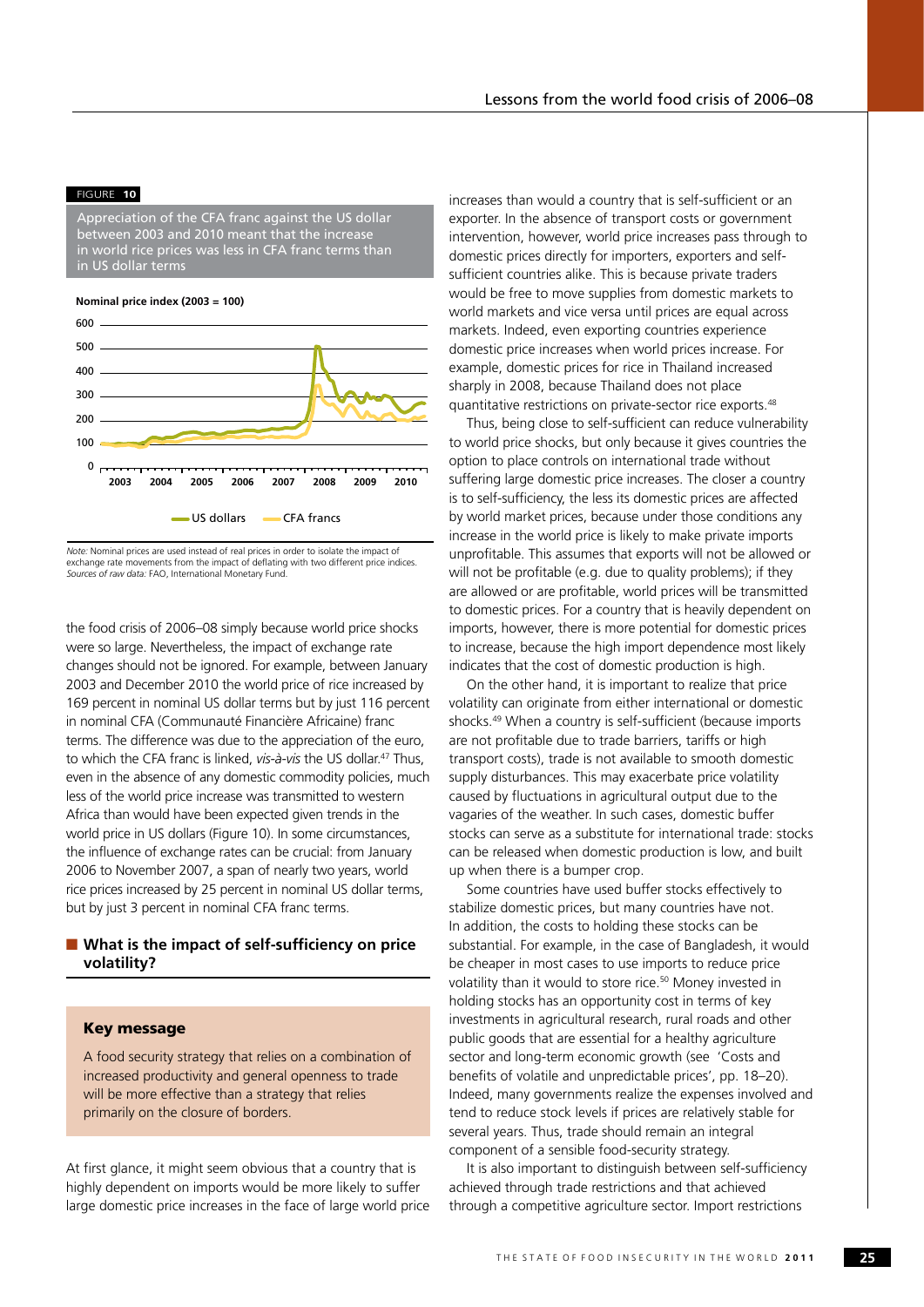can allow a country to achieve self-sufficiency, but it is much harder to move towards self-sufficiency through productive investment that makes the agriculture sector competitive on world markets. But the latter should be the real goal, because it is the only way to provide long-term benefits for both farmers and consumers.

Bangladesh is an example of a country that has made good progress in reducing undernourishment while maintaining general openness to trade and increasing productivity. The government allows private traders to import rice at a generally low tariff, and domestic rice prices have been roughly similar to those in neighbouring countries, including major exporters such as India and Thailand, for the past 20 years. At the same time, rice yields have grown rapidly over the past 20 years through investment in improved seeds and irrigation. Domestic prices for rice increased during 2007–08, but prices fell rapidly from the middle of 2008 because of a rapid increase in domestic production.

The experience of the Dominican Republic provides a different example. The government uses quotas, minimum support prices and other measures to influence domestic prices for rice and increase self-sufficiency. Domestic prices increased just 11 percent from 2007 to 2008 (in nominal US dollars) while prices in neighbouring countries increased by between 26 percent (Costa Rica) and 59 percent (El Salvador). But the smaller percentage increase in prices came at a cost, in the form of higher prices in more normal times before and after the crisis; quotas restrict imports, driving up domestic prices. Even during the crisis, prices for rice in the Dominican Republic were at similar levels to those in neighbouring countries (Figure 11). Thus, the policy of restricting imports has brought more stability, but at the cost

#### FIGURE **11**

Government measures adopted by the Dominican Republic reduced the impact of the spike in rice prices in 2008, but at the cost of higher prices before and after the crisis



**Domestic rice price (US\$/kg)**

*Source of raw data:* FAO Global Information and Early Warning System.

of higher prices at almost all times. And as explained under 'Costs and benefits of high and low food prices', higher prices for staple foods increase poverty in most countries.

Furthermore, if a country has higher prices for staple foods than do its neighbours it may lose competitiveness in labourintensive industries, as it will be forced to raise wages to compensate for higher food prices. This might reduce employment opportunities, cutting off a pathway out of poverty through the non-farm sector. Thus, self-sufficiency that is due to trade restrictions instead of higher productivity has many negative side-effects. In sum, a food security strategy that relies on a combination of increased productivity and general openness to trade will be more effective in enhancing food security and reducing poverty than would a strategy that relies primarily on the closure of borders.

# ■ Are traditional staples insulated from world **price movements?**

# Key message

Despite the price shocks on world markets, volatility of domestic prices for traditional staples such as sorghum, millet and cassava is greater than that for the traded cereals (rice, wheat and maize).

Some observers have noted that consumers in countries such as Ghana and Uganda who eat a wider variety of staple foods are less vulnerable to price surges on international markets than those who rely on major cereals. Thus, some have suggested that the poor and food-insecure should rely more on traditional starchy staples (such as cassava, millet and sorghum) for which international markets are much smaller and less well integrated with domestic markets and less on the major cereals. What do domestic price movements during the world food crisis tell us about these issues?

First, the prices of traditional staples typically increased during the world food crisis – they were not isolated from these events. This is exactly what would be expected if consumers were to increase demand for traditional staples in response to higher prices for the major cereals and producers were to increase supply of the major cereals at the expense of traditional staples. But even when the prices of traditional staples increased, the price increases were nearly always less than the increases in prices for major cereals, just as would be predicted by economic theory. Across a sample of 32 commodity pairs (one major cereal and one traditional staple in the same African country), between 2006 and 2008 the prices of major cereals increased by an average of 21 percent more than did the prices of traditional staples. Furthermore, the pattern also held for each of the 11 countries examined separately. Thus, the pattern of larger price increases for the major cereals than for the traditional staples was quite robust in Africa.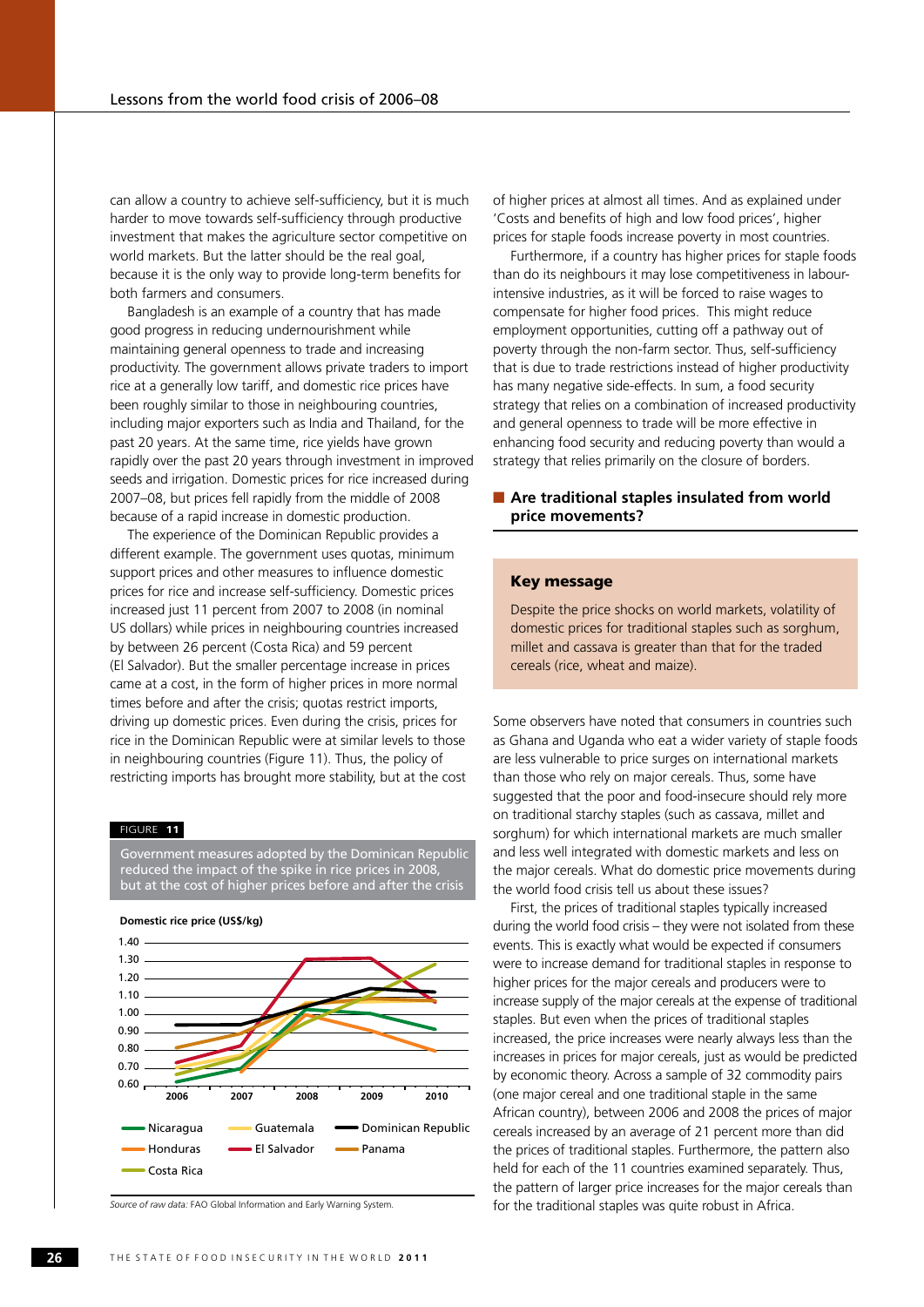But, as noted earlier, reduced reliance on international markets does not necessarily bring greater price stability. Indeed, a comparison of volatility of domestic prices across commodities for 20 African countries<sup>51</sup> yields a striking conclusion: price volatility was least for rice or wheat in every one of the 20 countries between 2005 and 2010, despite the fact that this was a period of tremendous instability on world rice and wheat markets (Figure 12). Apparently, while rice and wheat prices experienced one large upward spike followed by a decline, domestic prices of traditional staples experienced several spikes and declines during the period. This is presumably because domestic supply shocks are a significant source of price variability, especially in Africa where much production is rainfed, not irrigated. Indeed, globally, 62, 31 and 20 percent of the rice, wheat and maize areas is irrigated, compared with only 9, 5 and 0.1 percent of the sorghum, millet and cassava areas.<sup>52</sup> Further, much of the production of traditional staples is for home consumption, which means that the markets for these commodities are small, residual markets and are thus subject to greater price fluctuations. Finally, a lack of market information (relative to that available for the traded cereals) may mean that production of these traditional foods is more subject to cyclical patterns, where a high price encourages overproduction, which subsequently leads to low prices and underproduction, and so on.

Volatility of the price for maize was often less than that for the traditional staples, although this was not always the case. This is probably because domestic prices for maize are less well connected to international markets than is the case for rice and wheat, which are largely imported. The lack of connection is because most maize consumed in Africa is white maize, which is different from the yellow maize that is traded on world markets. This makes domestic prices more vulnerable to domestic supply shocks, as is the case for sorghum, millet and cassava.

To summarize, if international cereal prices surge, it makes sense for consumers to switch to traditional staples in order to reduce the impact on their household budget until prices of major cereals return to more normal levels. Thus, consuming a variety of staples provides a potential buffer against world price shocks. But it appears that the prices of traditional staples are more volatile than the prices of major cereals, not less.

Of course, the debate surrounding the relative advantages and disadvantages of imported cereals and traditional staples encompasses much more than just price volatility. For example, different crops will generate different levels of profits. In addition, if a farm household chooses to change the crops it grows this might change the intrahousehold allocation of labour, as well as income, as some crops are considered men's crops and others women's crops. Consumption decisions can also impact time allocation; greater reliance on foods that require more time for processing and cooking increases women's energy expenditures and reduces the time available for other productive activities, child care and needed rest.<sup>53</sup> The nutritional content of different foods is also of key importance.

## FIGURE **12**





*Note:* Volatility was calculated as the standard deviation of monthly inflation-adjusted price changes. *Source of raw data:* FAO Global Information and Early Warning System.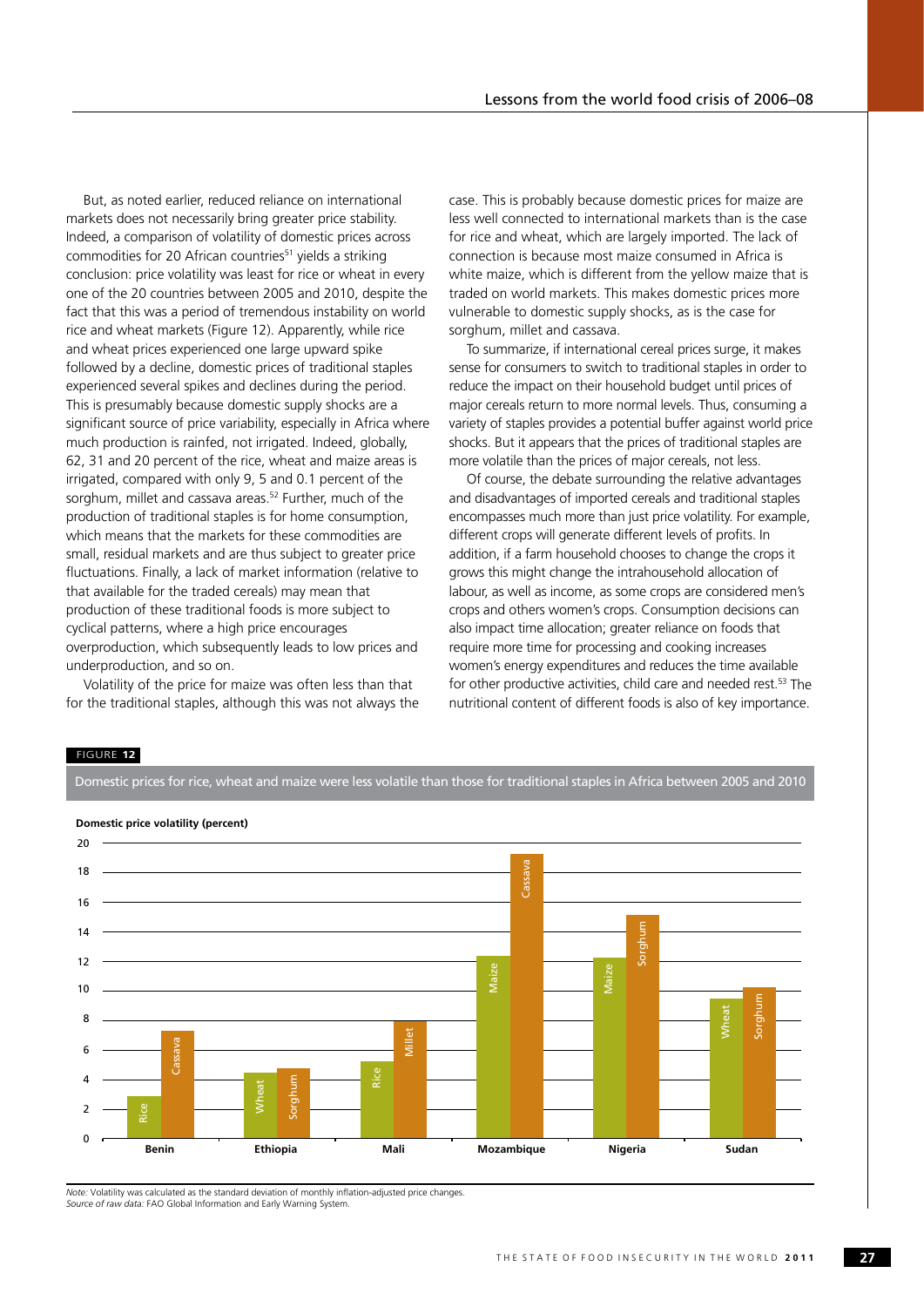# ■ How did farmgate prices respond during the **world food crisis?**

# Key message

Evidence suggests that, in countries where retail prices increased during the world food crisis, farmgate prices also increased. But the volatility of prices during the crisis increased risks for farmers and will not promote longer-term investment by smallholders.

#### FIGURE **13**

Farmgate prices for white maize closely followed retail prices in Burkina Faso from 2003 to 2010

#### **Inflation-adjusted price (2008 CFA francs/kg)**



*Sources of raw data:* International Monetary Fund, Government of Burkina Faso.

The magnitude of supply responses in developing countries will be shaped by transmission of world prices not just to the retail level, but also to the farm level. If farmgate prices do not increase, there will be no supply response.

While there are many anecdotal stories of retail prices increasing while farmgate prices did not, hard data on farmgate prices are essential to address this issue in a convincing manner. While these data are not as readily available as data on consumer prices, there is some evidence to draw upon. The percentage increases in farmgate prices for rice, wheat and maize were very similar to those in consumer prices in several Asian countries (Bangladesh, China, Indonesia, Philippines, Thailand) between 2003 and 2008. 54 In the United Republic of Tanzania, farmgate prices for maize followed a similar pattern to consumer prices from 2007 to 2008,55 and longer term data from Burkina Faso for both white and yellow maize also show similar movements at producer and consumer levels (Figure 13). Farmgate prices for maize in Kenya also increased substantially during the world food crisis.56 Based on this evidence (summarized in Figure 14), it appears that farmgate prices usually increase when consumer prices increase.

While general movements in farmgate and consumer prices over time are often similar, gross marketing margins (the difference between retail prices and farmgate prices) are not always constant. These margins have a seasonal pattern, with the margin being greater during the peak harvest because grain harvested at that time must be stored for a longer period of time before being sold than grain harvested in the off-season. In addition, margins are likely to increase at times when prices are less predictable, because less predictability means greater risk for traders. This happened

#### FIGURE **14**





*Note:* Based on inflation-adjusted prices. Price changes for Bangladeshi wheat are from 2003 to 2006 and for Tanzanian maize are from 2007 to 2008. *Sources of raw data:* National statistical agencies.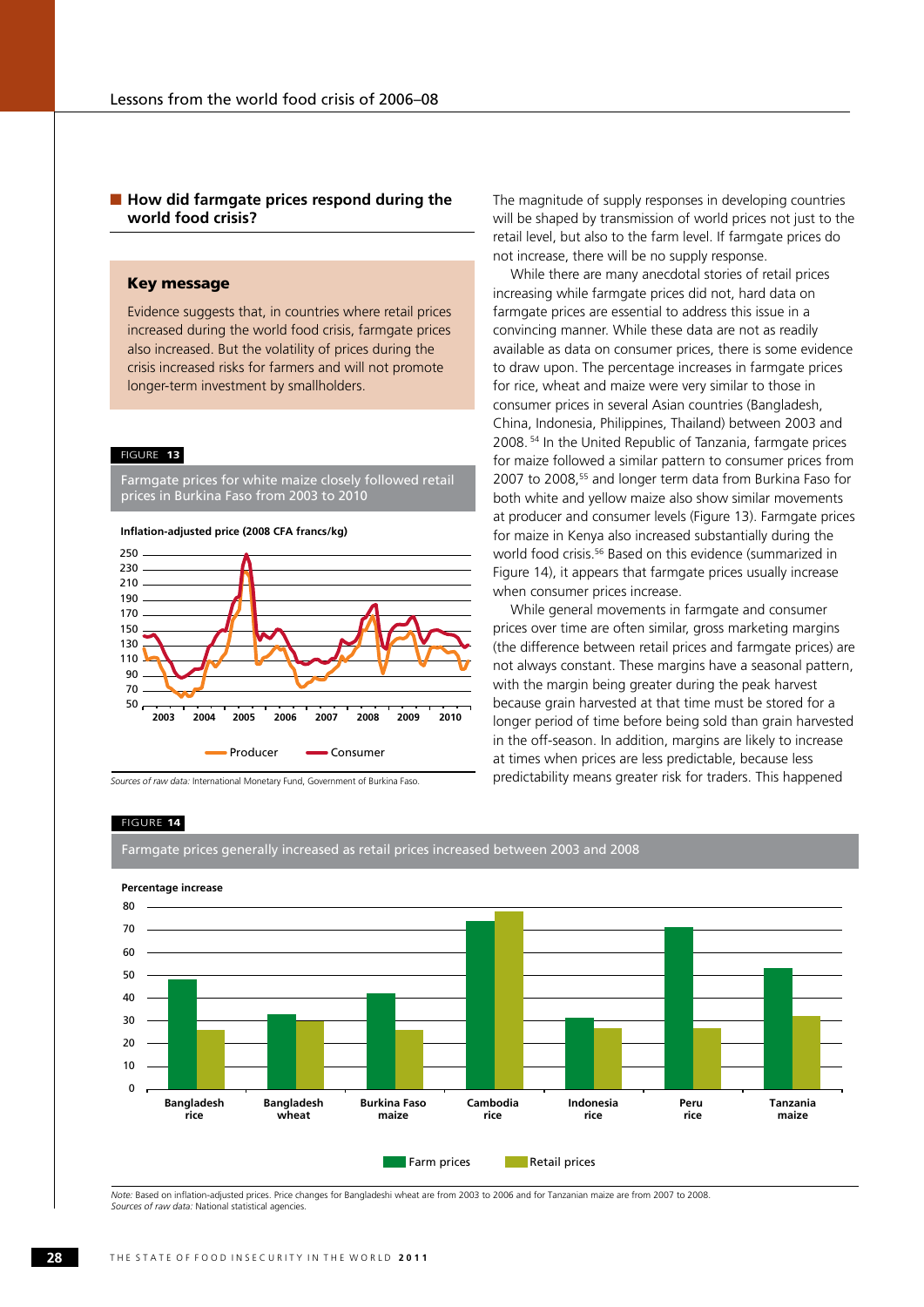to rice marketing margins in both Thailand and the Philippines in 2008: farmgate prices increased substantially, but not by as much as wholesale and retail prices.

Indeed, many traders lost money during the world food crisis.57 Farmgate prices rose so fast that traders often could obtain supplies only at a price higher than the price at which they had agreed to sell to their clients. As a result they made losses, many substantial. It is also possible that traders had monopolistic power that they exploited to raise margins, although it would be difficult to say how much of any increase in margins was due to monopolistic behaviour and how much was compensation for higher risk. Finally, trading costs were also rising during the period of the world food crisis due to higher fuel costs.

# ■ **Do fertilizer price increases cancel out farm price increases?**

# Key message

Increases in fertilizer prices harmed producers, but in many cases higher crop prices more than compensated for the extra costs incurred. This led to a large cereal supply response in many countries in 2008.

Between 2001 and 2008, world prices for nitrogen, phosphorus and potassium fertilizers all increased by more than world grain prices (Figure 15). The price of urea, a prime source of nitrogen and one of the most widely used fertilizers, more than quadrupled in real terms from 2001 to 2008. To the extent that these higher world prices were passed on to farmers, they reduced farm profitability and hence potential supply response. However, the extent to which fertilizer prices cancelled out farmgate price increases is probably less than commonly believed.

In traditional production systems that use little fertilizer, often the case for poor smallholder farmers, higher fertilizer prices have little impact on profitability. However, even in intensive production systems that use large quantities of fertilizer, the cost of fertilizer used is much less than the gross value of the crop produced, and it is the relative magnitude of these two quantities that determines the net impact of fertilizer price on profitability. For example, across a range of high-yielding Asian irrigated rice systems in six countries, the value of fertilizer applied was typically about 8 percent of the gross value of production in 1999.58 This implies that a doubling of fertilizer prices would raise production costs by 8 percent of the value of production (assuming no change in fertilizer use), which in turn means that an increase in output prices of just 8 percent would maintain profitability at a constant level. Even a further doubling (i.e. a four-fold increase in total, as happened on world urea

#### FIGURE **15**

Between 2001 and 2008 world prices for nitrogen, phosphorus and potassium fertilizers increased by more than world prices for rice, wheat and maize



*Note:* Index is based on inflation-adjusted prices. DAP = Diammonium phosphate. *Source of raw data:* International Monetary Fund.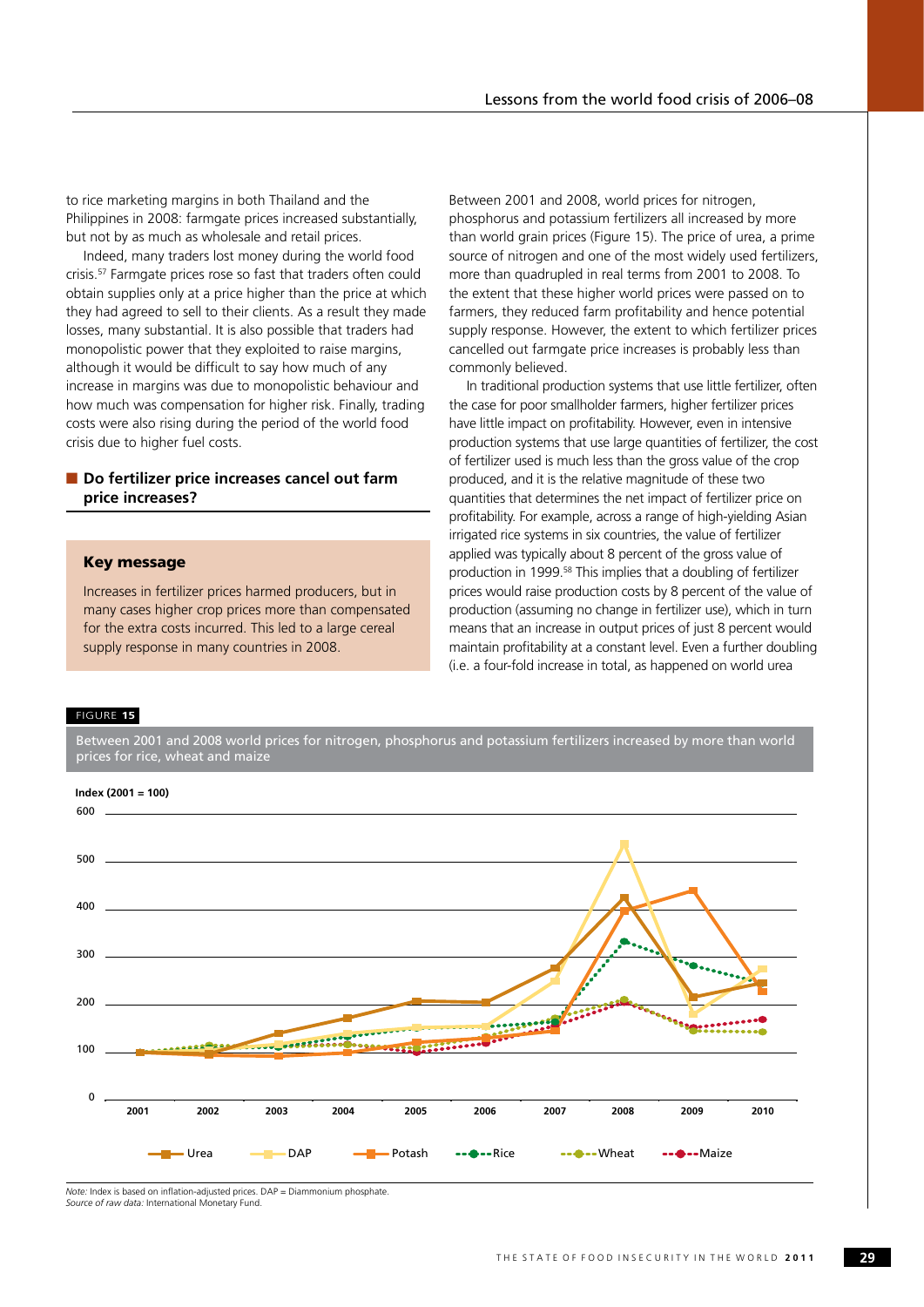markets) would require just a 32 percent increase in output prices to fully compensate for the increased cost. Of course, if fertilizer prices increase substantially over the longer term and the cost of fertilizer became closer to the gross value of production, larger and larger increases in output prices would be required to compensate.

This general pattern is evident in Table 2, which shows the evolution of production costs and returns for winter–spring rice in An Giang province in the Mekong River Delta of Viet Nam. Between 2007 and 2008, fertilizer costs more than doubled, seed costs nearly doubled, labour costs increased substantially and yields fell, but a 57 percent increase in paddy prices was enough to lead to an increase in profits of 34 percent. Profits from rice production in

Bangladesh in 2007/08 more than doubled compared with the previous year.<sup>59</sup> Not surprisingly, they subsequently fell in each of the next two years, although even in 2009/10 they were comparable to those in 2005/06. In Kenya, the combination of an increase of about 160 percent in fertilizer prices coupled with a 77 percent increase in maize prices from 2007 to 2008 led to more than a doubling of profits.<sup>60</sup> However, the increase in profits is dependent upon maintaining fertilizer use – if fertilizer use falls because farmers cannot afford it, yields fall and profits may well decline. This scenario would not occur if credit markets functioned well, but in many cases they do not.

Figure 16 shows the percentage increase in crop prices required to compensate fully for a doubling of fertilizer and

#### Table **2**

**Profitability of winter–spring paddy in An Giang province, Viet Nam, increased in 2007/08 despite large increases in fertilizer and seed prices**

| Item                 | 2007 | 2008 | Percentage change |
|----------------------|------|------|-------------------|
| Seed                 | 484  | 936  | 93                |
| Fertilizer           | 3269 | 6691 | 105               |
| Labour               | 3116 | 4765 | 53                |
| Other costs          | 2928 | 2941 | $\mathbf 0$       |
| Yield (kg/ha)        | 6100 | 5792 | $-5$              |
| Paddy price (VND/kg) | 2350 | 3700 | 57                |
| Profit               | 4538 | 6097 | 34                |

*Source: A*dapted from P. Hoang Ngan. 2010. The Vietnamese rice industry during the global food crisis. *In* D. Dawe, ed. *The rice crisis: markets, policies and food*<br>*security.* London, Earthscan and Rome, FAO. *Notes:* VND = Vietnamese dong. Costs and profits shown in thousands of Vietnamese dong per hectare.

#### FIGURE **16**

Relatively small increases in crop prices can compensate for a doubling of fertilizer and fuel prices





*Note:* Figure shows percentage increase in crop price that would be required to maintain profits if fertilizer and fuel costs doubled. The calculations assume that seed costs increase by the same percentage as crop prices, because seed prices typically increase along with output prices and constitute an additional burden for farmers.<br>*Sources of raw data:* M. Ali and G. Vocke. 2002. How wheat production co A.O. Segun-Olasanmi and A.S. Bamire. 2010. *Analysis of costs and returns to maize–cowpea intercrop production in Oyo state, Nigeria. Paper presented at the Joint Third African<br>Association of Agricultural Economists (AAAE)* R. Cavatassi, M. González-Flores, P. Winters, J. Andrade-Piedra, P. Espinosa and G. Thiele. 2011. Linking smallholders to the new agricultural economy: the case of the Plataformas de Concertación in Ecuador. *Journal of Development Studies* (forthcoming); M.A. Rashid, M.K. Hassan and A.K.M. Harun-ur-Rashid. 2009. *Domestic and international competitiveness*<br>*of production of selected crops in Banglades* L.B. Kunnal, H. Basavaraj and V. Kulkarni. 2008. Cost of production of rice and maize in World Trade Organization era of Karnataka. *Karnataka Journal of Agricultural Science*, 21(2): 241–245.